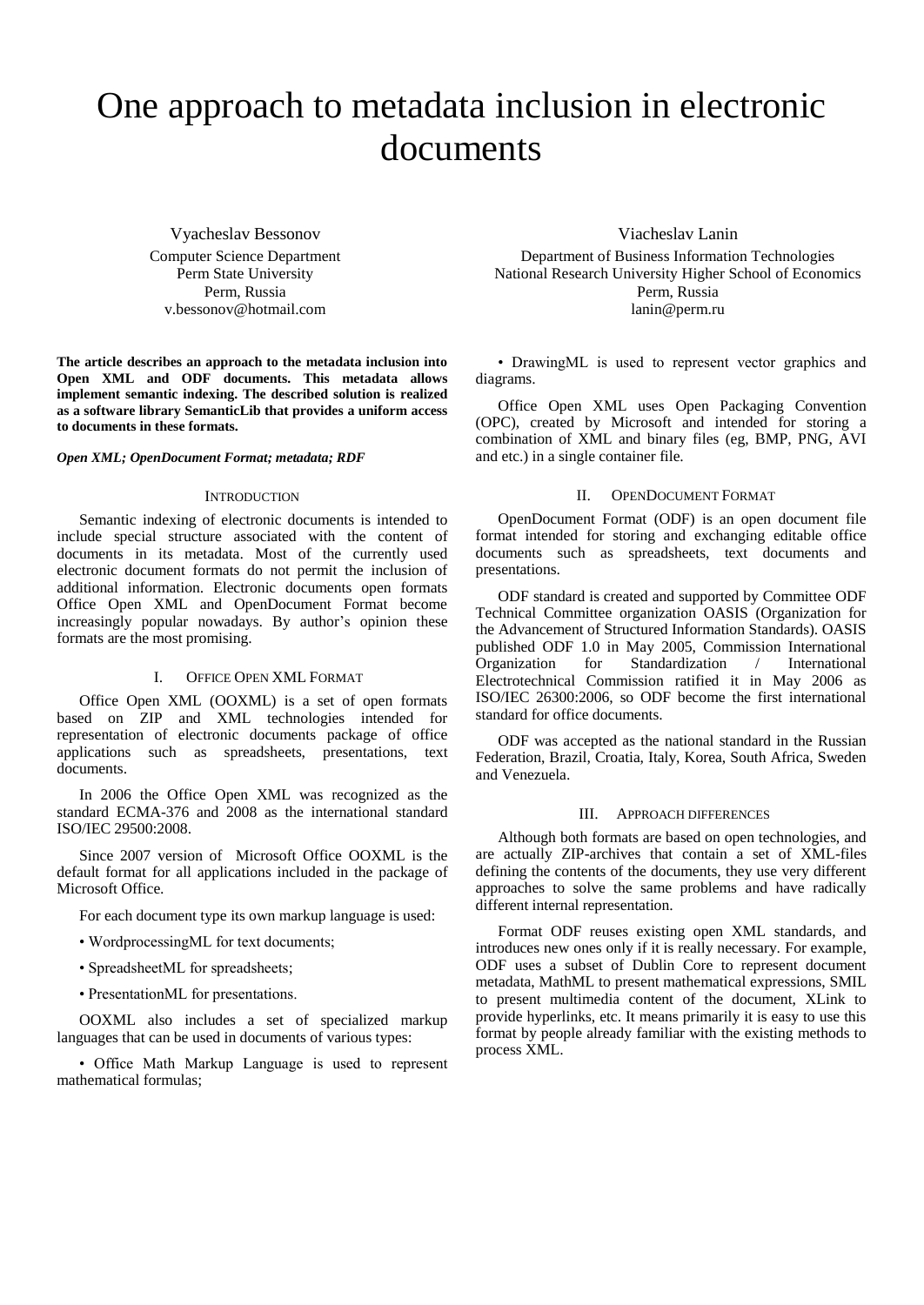The Office Open XML Format uses solutions developed by Microsoft to solve these problems, such as, Office Math Markup Language, DrawingML, etc.

## IV. OFFICE OPEN XML AND OPENDOCUMENT FORMAT APIS

As mentioned above, despite the same set of used technologies – XML and ZIP, Office Open XML Format and the OpenDocument Format have very different internal representation. Besides over the formats are under permanent development, there are currently several revisions of each format with very different possibilities.

For the Office Open XML they are:

- ECMA-376;
- ISO / IEC 29500:2008 Transitional:
- ISO / EC 29500:2008 Strict.

For the OpenDocument Format they are:

- ISO / IEC 26300;
- OASIS ODF 1.1;
- OASIS ODF 1.2.

Existing software solutions designed to work with this formats are quite different. We will consider some of them.

#### *A. Office Open XML APIs*

All libraries and other software tools for working with documents in the Office Open XML Formats can be divided into two broad categories. We will reference these technologies next way:

• OPC API – low-level API, allowing working with OPCstructure of OOXML documents, but not providing opportunities to work with markup languages Office Open XML. Examples of those APIs are shown in Table I.

• OOXML API – high-level API, designed to work with specific markup languages (WordprocessingML, SpreadsheetML, PresentationML). Libraries and tools of this category typically are based on OPC API. Examples of OOXML APIs are shown in Table II.

TABLE I. OPC APIS COMPARISON

|                     | <b>ECMA-376</b> | <b>ISO/IEC</b><br>29500:2008 | <b>ISO/EC</b><br>29500:2008<br><b>Strict</b> |
|---------------------|-----------------|------------------------------|----------------------------------------------|
| Packaging API       |                 |                              |                                              |
| System.IO.Packaging |                 |                              |                                              |
| OpenXML4j           |                 |                              |                                              |
| libOPC.             |                 |                              |                                              |

TABLE II. OOXML APIS COMPARISON

|                  | <b>ECMA-376</b> | <b>ISO/IEC</b><br>29500:2008 | <b>ISO/EC</b><br>29500:2008<br><b>Strict</b> |
|------------------|-----------------|------------------------------|----------------------------------------------|
| Microsoft Office |                 |                              |                                              |
| 2007 Automation  |                 |                              |                                              |
| Microsoft Office |                 |                              |                                              |

|                  | <b>ECMA-376</b> | <b>ISO/IEC</b><br>29500:2008 | <b>ISO/EC</b><br>29500:2008<br><b>Strict</b> |
|------------------|-----------------|------------------------------|----------------------------------------------|
| 2010 Automation  |                 |                              |                                              |
| Open XML SDK 2.0 |                 |                              |                                              |
| Apache POI       |                 |                              |                                              |

## *B. ODF APIs*

Libraries for operating with electronic documents in the ODF format can be divided into two broad categories too:

• Libraries in the ODF Toolkit. ODF Toolkit Union is the community of open source software developers. Its goal is simplifying document and document content software management.

• Third-party organizations libraries.

TABLE III. ODF APIS COMPARISON

|                     | <b>ISO/IEC</b><br>26300 | <b>OASIS</b><br><b>ODF 1.2</b> |
|---------------------|-------------------------|--------------------------------|
| <b>AODL</b>         |                         |                                |
| odf4j               |                         |                                |
| <b>ODFDOM</b>       |                         |                                |
| Simple Java for ODF |                         |                                |
| nOD                 |                         |                                |

V. SEMANTICLIB

It is obvious that there should be a universal approach, allowed to work with electronic documents in various formats in a standardized way. SemanticLib was developed to solve this problem.

SemanticLib - is a program complex designed for semantic indexing of electronic documents. SemanticLib main functions are:

• create new and edit existing Office Open XML and OpenDocument Format documents;

• work with the document metadata, linking the metadata with the content of the document;

• providing an interface for SPARQL queries to the metadata document.

Here are the basic components of SemanticLib:

• *SemanticLib DOM* is an abstract model of an electronic document and its metadata, which may be applicable for the description of electronic documents in various formats (Office Open XML, OpenDocument Format).

• *SemanticLib Plugins* are specific SemanticLib DOM implementations using specialized API. For example, the OpenXmlSdkPlugin uses Open XML SDK 2.0, a plugin OdfDomPlugin uses ODFDOM [6].

• *SemanticLib Interpreter* is a module that allows to work with SemanticLib online.

• *SemanticLib Document Browser* is a GUI application that allows you to analyze the structure of electronic documents, view its metadata and run SPARQL queries.

• *SemanticLib Shell Extension* is Microsoft Windows Explorer extension, which adds to its context menu extra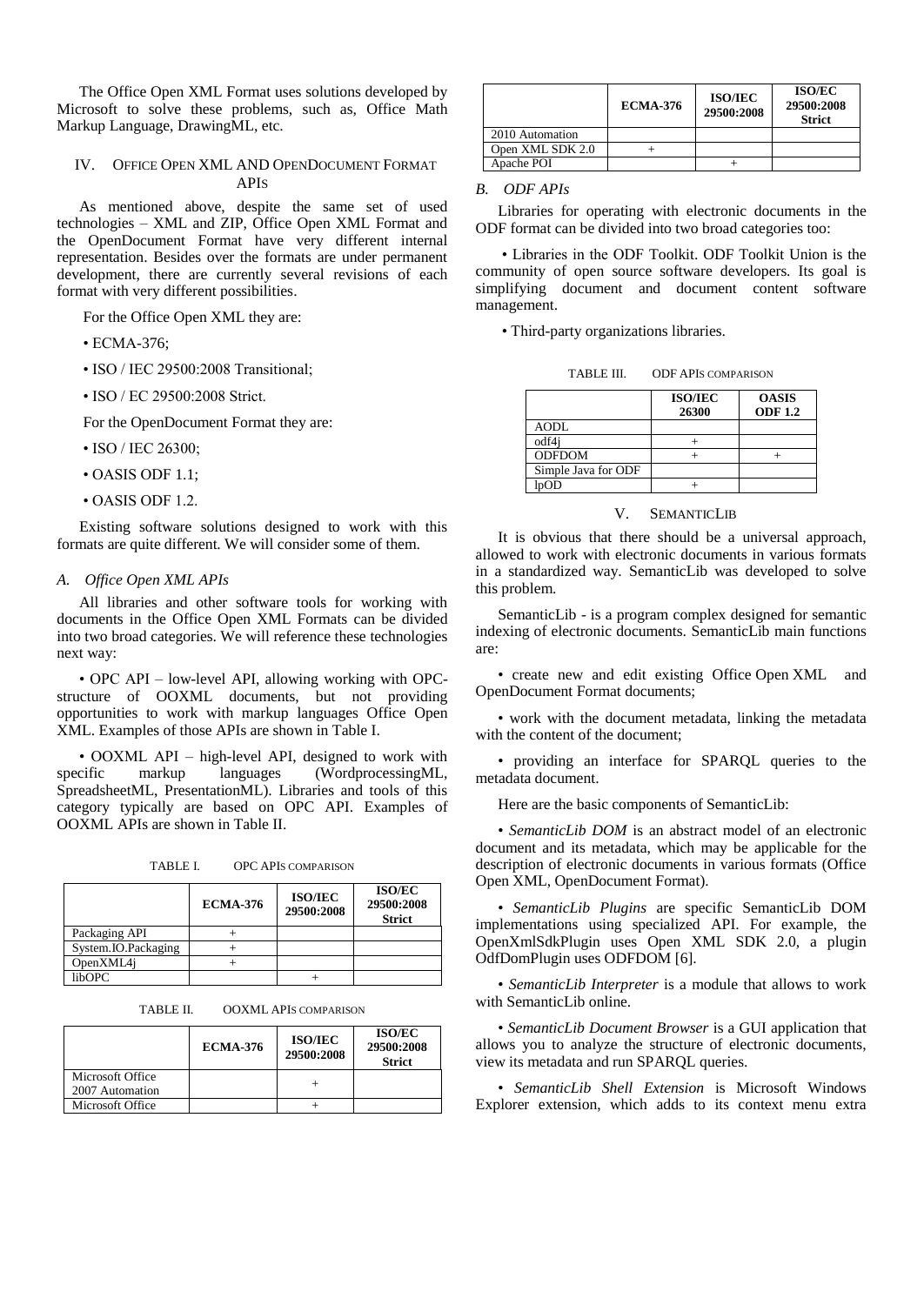points, allowing to run SemanticLib Document Browser for certain types of documents (.docx, .odt, etc).

# VI. SEMANTICLIB DOM

SemanticLib DOM is a set of interfaces and abstract classes that describe the model of an electronic document and its metadata. This model was designed in accordance with the ISO/IEC 29500 standard, which described in [1], [2], and the OASIS ODF 1.2 specification, which described in [3], [4]. Software implementation of this model is based on the implementations used in Open XML SDL 2.0 and ODFDOM libraries.

SemanticLib DOM as well as the Open XML SDK 2.0 and ODFDOM has layered architecture:

• the first layer contains functions for working with document package (e.g., OPC package as described in [2], or ODF package as described in [4]).

• the second layer contains features designed specifically to work with the structure of the document: add/delete paragraphs, change document content, etc.

#### *A. Document structure*

The document model has a hierarchical structure and schematically depicted in Fig. 1.



Figure 1. The model of the document used in SemanticLib

Fig. 2 shows a software implementation of DOM SemanticLib.



Figure 2. SemanticLib.Core.dll interfaces to work with OOXML and ODF documents

*IMarkupable* interface contains properties and methods that are used for semantic markup.

*ITextDocument* interface contains methods and properties for working with text documents, presented in a format like OOXML, and in the format ODF.

*IParagraph* interface contains properties and methods for working with particular paragraphs of the document.

*IRange* interface is used for working areas with continuous text contained in paragraphs.

*IText* interface is designed to work with particular text fragments contained in the text fields. The reason for the separation is the necessary to provide an opportunity for semantic markup of particular words in a text document.

It is worth to note that all mentioned interfaces inherit from interface IMarkupable, so the semantic markup can be used as well as at the level of the document and to its particular elements such as paragraphs, text fields and text fragments.

It was mentioned that a text document and its fragments are containers, i.e. they contain other elements:

- a text document contains a collection of paragraphs;
- each section contains a collection of text fields;
- each text area contains a collection of text fragments.

Fig. 3 shows the hierarchy of abstract classes that represent collections of text documents.



Figure 3. Collections of DOM SemanticLib

*CustomCollection* is the base class for all collections SemanticLib. It contains the common set of properties and methods, such as, for example, adding a new item in a collection, inserting a new item in a collection, removal element of the collection, etc.

*ParagraphCollection* represents a collection of paragraphs.

*RangeCollection* represents a collection of text fields.

*TextCollection* represents a collection of text fragments.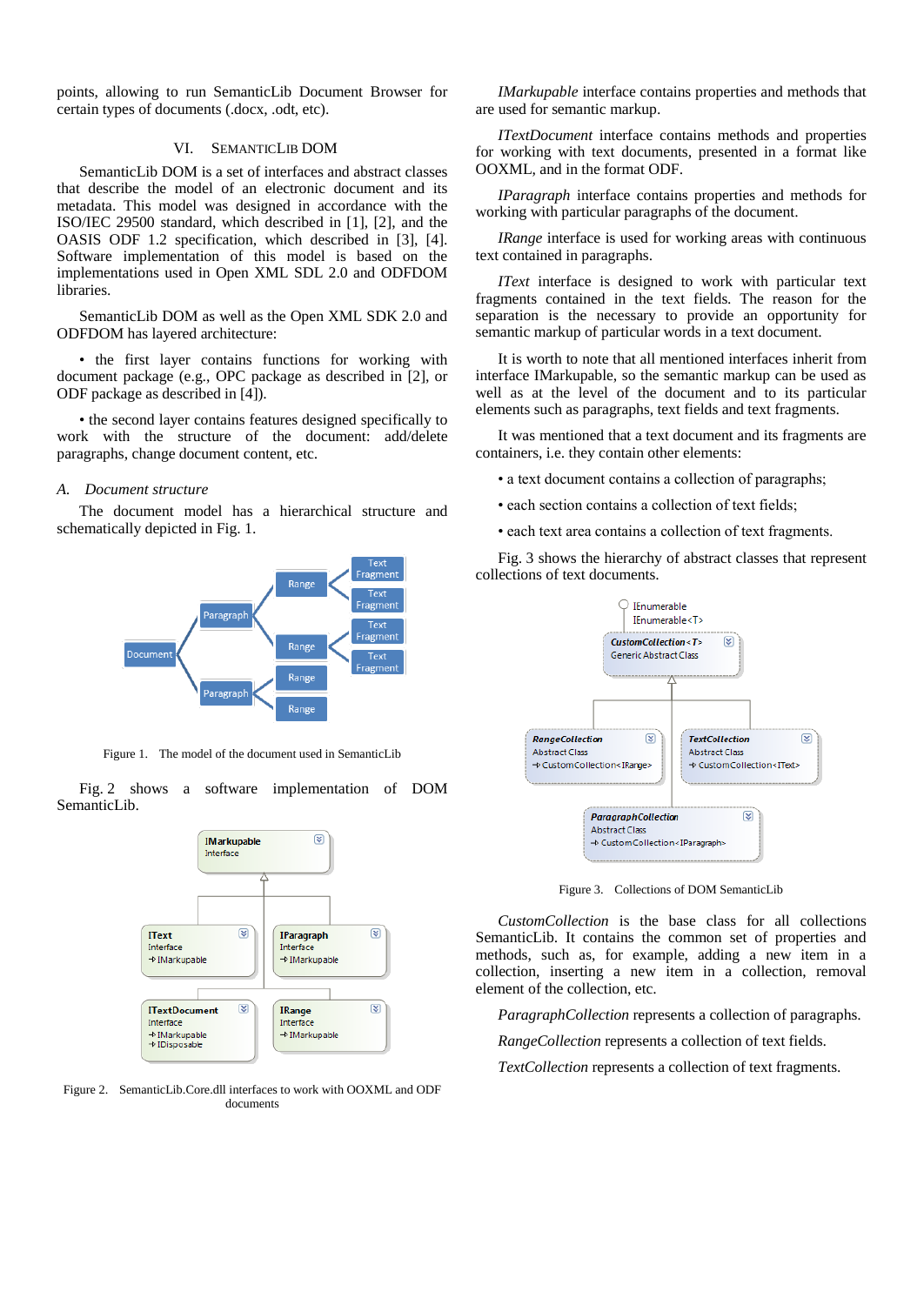## *B. Metadata model*

Different types of metadata SemanticLib can be divided into two groups:

- non-RDF metadata
- RDF metadata.

*1) Non-RDF metadata*

Metadata model of the group was developed based on analysis:

• core properties, extended properties, custom properties, described in [1], [2];

• predefined non-RDF metadata elements, described in [3].

Table IV shows a list of supported in the current version SemanticLib DOM properties that allow to describe the metadata of the document.

TABLE IV. NON-RDF DOCUMENT METADATA

| <b>SemanticLib</b>   | <b>OOXML Property</b> | <b>ODF Property</b>   |
|----------------------|-----------------------|-----------------------|
| Property             |                       |                       |
| Created              | created               | creation-date         |
| Creator              | creator               | initial-creator       |
| Description          | description           | description           |
| Keywords             | keywords              | keyword               |
| Language             | language              | language              |
| LastModifiedBy       | lastModifiedBy        | creator               |
| LastPrinted          | lastPrinted           | print-date            |
| Modified             | modified              | date                  |
| Revision             | revision              | editing-cycles        |
| Subject              | subject               | subject               |
| Title                | title                 | title                 |
| Application          | Application           | meta:generator        |
| Characters           | Characters            | meta:character-count  |
| CharactersWithSpaces | CharactersWithSpaces  | meta:non-whitespace-  |
|                      |                       | character-count       |
| Lines                | Lines                 | meta:row-count        |
| Pages                | Pages                 | meta:page-count       |
| Paragraphs           | Paragraphs            | meta:paragraph-count  |
| Template             | Template              | meta:template         |
| TotalEditingTime     | TotalTime             | meta:editing-duration |
| Words                | Words                 | meta:word-count       |

#### *2) RDF metadata*

SemanticLib RDF metadata model is based on the ODF 1.2 metadata model, as described in [3].

Access to all RDF metadata of the document is performed by the manifest metadata, which in turn is also RDF document. At the program level for this interface IMetadataManfiest is used for this purpose. With IMetadataManifest you can access directly to the manifest's RDF graph, to gain access to existing or to add new RDF metadata files.

SemanticLib uses for work with RDF an Open Source Library dotNetRDF. It provides an opportunity to work with RDF graphs in memory, to serialize/deserialize graphs and to run SPARQL queries.

## VII. SEMANTICLIB PLUGINS

The SemanticLib core library contains only a description of the document model (DOM). Implementation of the methods for processing documents of any format is contained in the

plug-ins. Typically each plug-in is an implementation of SemanticLib DOM with some libraries described in paragraph V. For example, a plug-in paragraph V. For example, a SemanticLib.OpenXmlSdkPlugin.dll uses API Open XML SDK 2.0, a plug-in SemanticLib.LibOpcPlugin.dll contains API libOPC.

Using plug-ins using makes possible a high degree of flexibility and extensibility. If a library expire or a new one appears, developer can just replace or add a plug-in without changing the basic functions of libraries and existing code.

However, plug-in development becomes significant difficult because of the existing the variety and diversity libraries. For example, the library Office Open XML SDK 2.0 is created on the platform .NET, while the library ODFDOM is created in Java, which means a significant difficulty trying to promote interoperability between these libraries. It is also difficult to ensure interoperability between C/C++ and .NET libraries. Let's consider how these issues are resolved in SemanticLib.

## *A. С/С++ plug-ins*

Let's see the interoperability between C/C++ and .NET code by the example LibOpcPlugin, which is the implementation of DOM SemanticLib with libraries libOPC, written in ANSI C.

It was decided to use C++/CLI to enable interoperability between managed and unmanaged code. The main advantage of this solution is the ability to use object-oriented programming style even interacting with procedural code of libOPC. In this case plug-in consists of a set of classes that implement the interfaces of DOM SemanticLib.

## *B. Java plug-ins*

Interoperability between Java and .NET code will be considered on the example plug-SemanticLib.OdfDomPlugin.

There are some solutions to ensure interaction between Java and .NET applications. For example, there are products of JNBridge company, which provide both in-process and interprocess (network cloud) communication.

However, in SemanticLib Open Source project jni4net was selected. Its aim is providing an in-process communication.

Deal with jni4net has several stages:

• Creating a proxy for a Java library with a special utility proxygen, which is part of jni4net.

• Creating a .NET stub, which provides the work with Java-proxy. This step is also performed using proxygen.

• Implementation of a plugin functional using the resulting stub.

This process is quite complex and requires specific skills, so it is necessary to create automation tools in future versions of SemanticLib.